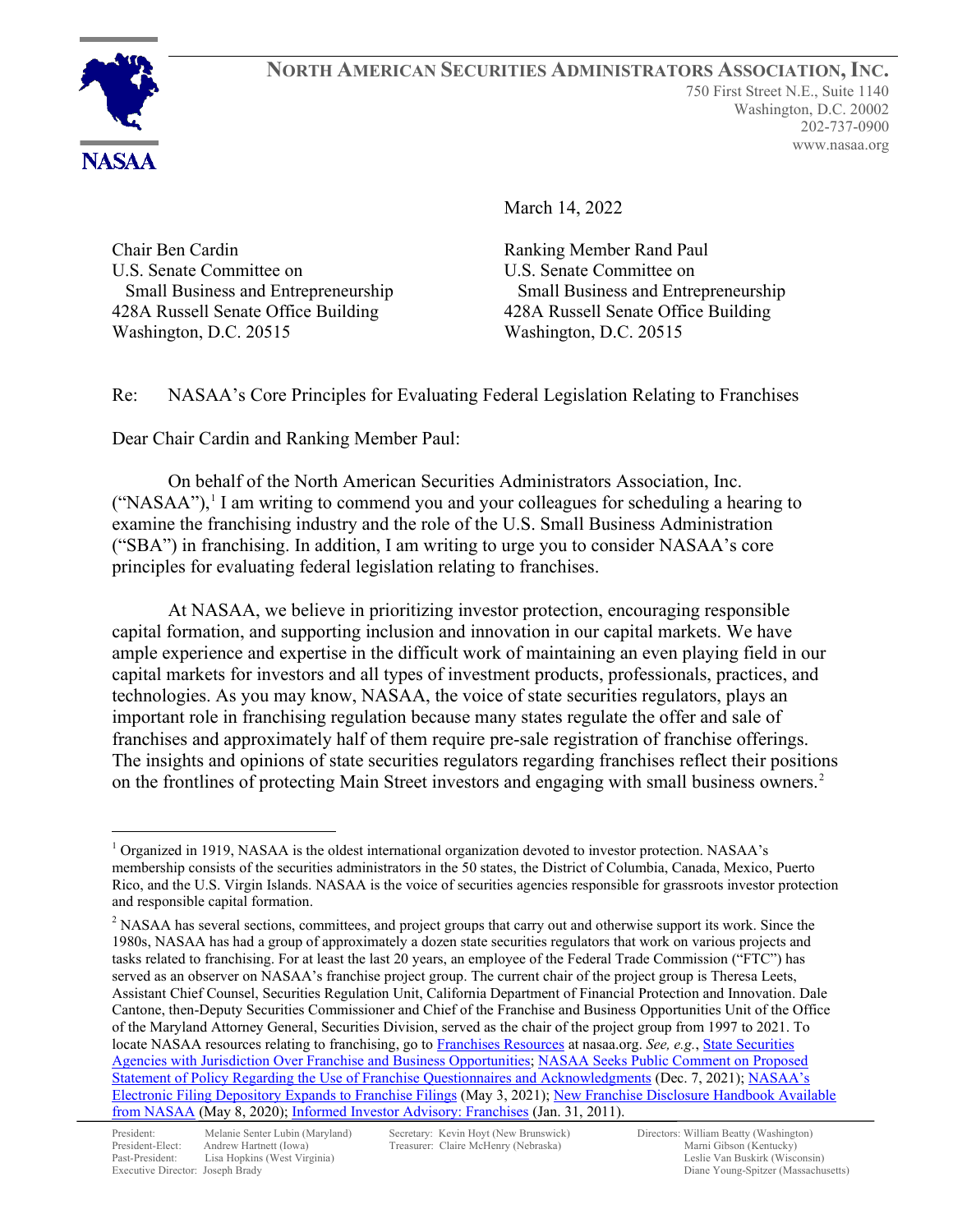Like many state securities regulators, we at the Maryland Securities Division have worked hard the last several decades to protect investors in franchises through education, disclosure, and enforcement, among other regulatory tools. At each juncture, we have become more concerned and outspoken about the need for our federal partners to adjust and properly fund their regulatory regime so that it produces enhanced regulatory coordination, investor education, transparency, and enforcement.<sup>[3](#page-1-0)</sup>

NASAA supports the efforts of the U.S. Senate Committee on Small Business and Entrepreneurship to shine a light on the opportunities for strengthening the franchising regulatory framework in the United States. As you do so, we urge you to consider the core principles outlined below and oppose legislative proposals that are inconsistent with these principles.

**1. Congress should protect the authority of state securities regulators.** For over a century, state securities regulators have been on the frontlines of work to make our capital markets safer, more efficient, and more inclusive. Today, we continue to work hard to ensure that the latest market practices, including practices in the franchising marketplace, occur within the well-established regulatory framework for supporting investor protection and responsible capital formation in the United States. Those of our members who also regulate the offer and sale of franchises bring an equal measure of commitment to investor protection and sound franchising practices. We oppose federal legislation that preempts or otherwise restricts the authority of state securities regulators, including our administration of state franchise laws.

**2. Congress should foster better regulatory coordination.** Regulators, particularly state securities regulators and the FTC, communicate about and agree on many issues. However, more can be done to foster better regulatory coordination. *First*, federal entities, including the U.S. Department of the Treasury, the FTC, the U.S. Government Accountability Office, and the SBA, must seek input from state securities regulators on relevant franchise regulatory matters before issuing reports, especially reports to Congress. *Second*, commissions, working groups, task forces, and similar bodies working on franchising and related issues must include representation from state securities regulators. If a member of Congress wanted to act now to promote enhanced regulatory coordination, by way of example, she or he could introduce legislation to amend the enabling statute for the Financial Literacy and Education Commission ("FLEC") to include representation from NASAA and explicitly include franchise education as an area of emphasis for FLEC.<sup>[4](#page-1-1)</sup>

**3. Congress should foster easier, more informed decision-making.** Presently, people who want to invest in a franchise face a difficult, time-consuming process for researching opportunities. The average investor, who may be seeking to operate a small business with

<span id="page-1-1"></span><span id="page-1-0"></span><sup>&</sup>lt;sup>3</sup> See, e.g., [Testimony of Dale Cantone,](https://www.ftc.gov/system/files/documents/public_events/1579375/transcript-full-franchise-rule-wksp.pdf) Reviewing the Franchise Rule: An FTC Workshop (Nov. 10, 2020); Prepared [Statement of Dale Cantone,](https://www.nasaa.org/886/the-ftc%e2%80%99s-franchise-rule-twenty-three-years-after-its-promulgation/?qoid=testimony) then-Deputy Securities Commissioner and Chief of the Franchise and Business Opportunities Unit of the Office of the Maryland Attorney General, Securities Division, Before the Subcommittee on Commerce, Trade, and Consumer Protection of the Committee on Energy and Commerce, U.S. House of Representatives (June 25, 2002). <sup>4</sup> *See* 20 U.S.C. Ch. 77, [Financial Literacy and Education Commission.](https://uscode.house.gov/view.xhtml?path=/prelim@title20/chapter77&edition=prelim)